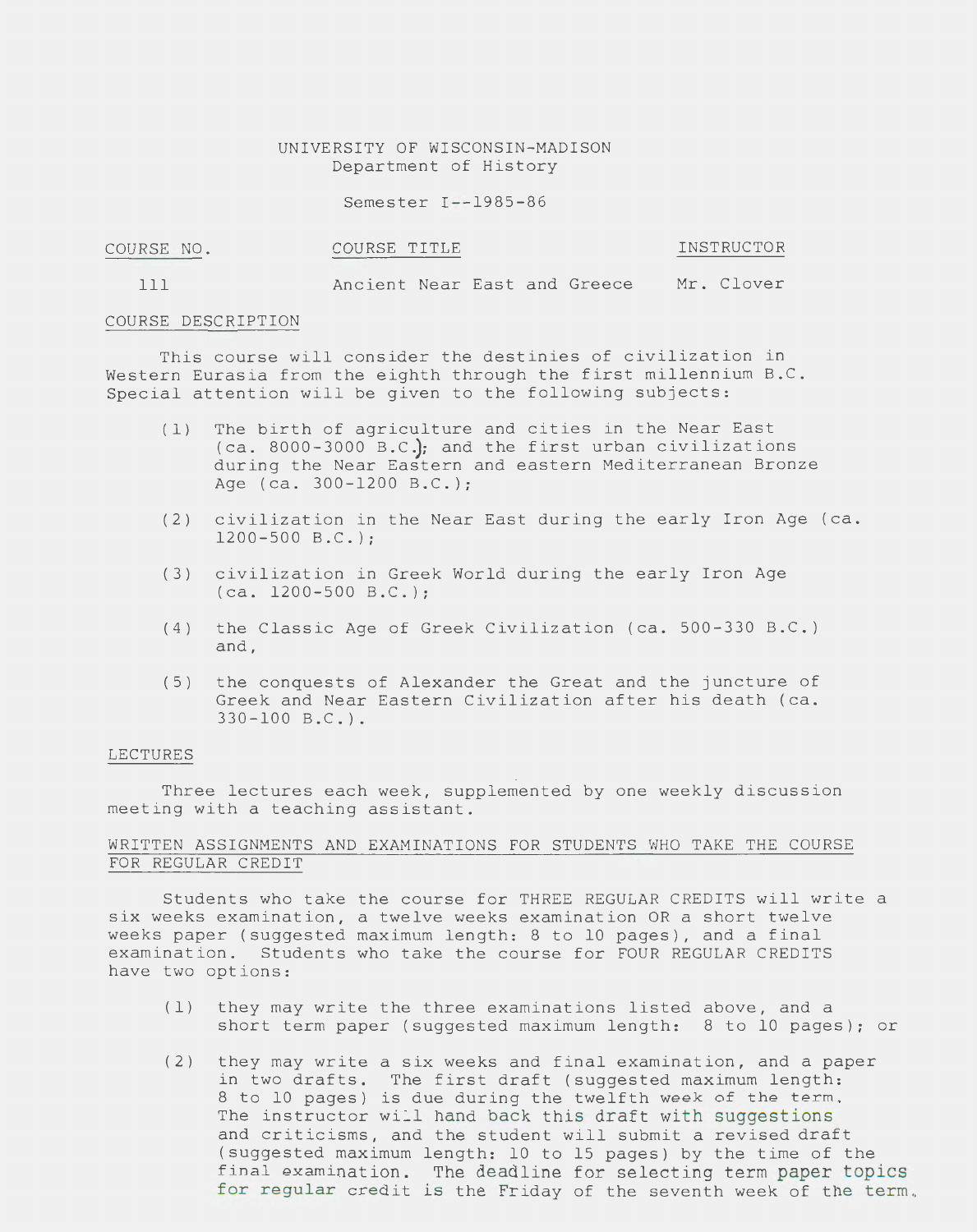#### SPECIAL PROJECT: A COLLOQUIUM ON THE POETRY OF HOMER

Students who wish to complete the course without following the usual cycle of examinations and papers may participate in a colloquium on the poetry of Homer. Participants will select a term paper topic -- preferably but not necessarily one which concerns Homer's Iliad and Odyssey and related topics -- by the third week of the term. They will hand in a first draft of the term paper by Friday of the ninth week of the term, and a second draft (revised in accordance with the instructor's comments and the student's own second thoughts) by the day of the final examination. During the semester participants in the colloquium will use a weekly discussion hour (in addition to the three lecture hours) to present one brief background report on an aspect of Homer's epics, and then to present a sketch of their term paper.

Participants in the colloquium may earn honors or regular credit for the course. The suggested maximum length of the term paper's second draft varies with the number of credits:

 $3$  regular or honors credits  $-$  10 to 15 pages;

4 regular or honors credits -- 15 to 20 pages.

## GRADING SYSTEM

| 3 regular credits: | 6 weeks exam 30%, 12 weeks exam or<br>paper 35%, final exam 35% of final grade.                                                                       |
|--------------------|-------------------------------------------------------------------------------------------------------------------------------------------------------|
| 4 reqular credits: | 6 weeks exam 20%, 12 weeks exam or first<br>draft of paper 25%, second or single<br>(final)draft of term paper 25%, final<br>exam 30% of final grade. |
| colloquium:        | first draft of paper 30%, work on project<br>35%, second draft of paper 35% of final<br>grade.                                                        |

APPEALS: The course staff offers second readings of examinations and papers. This is a no-risk review: when second opinions are given, the staff records the higher of the two estimations as the examination or paper grade.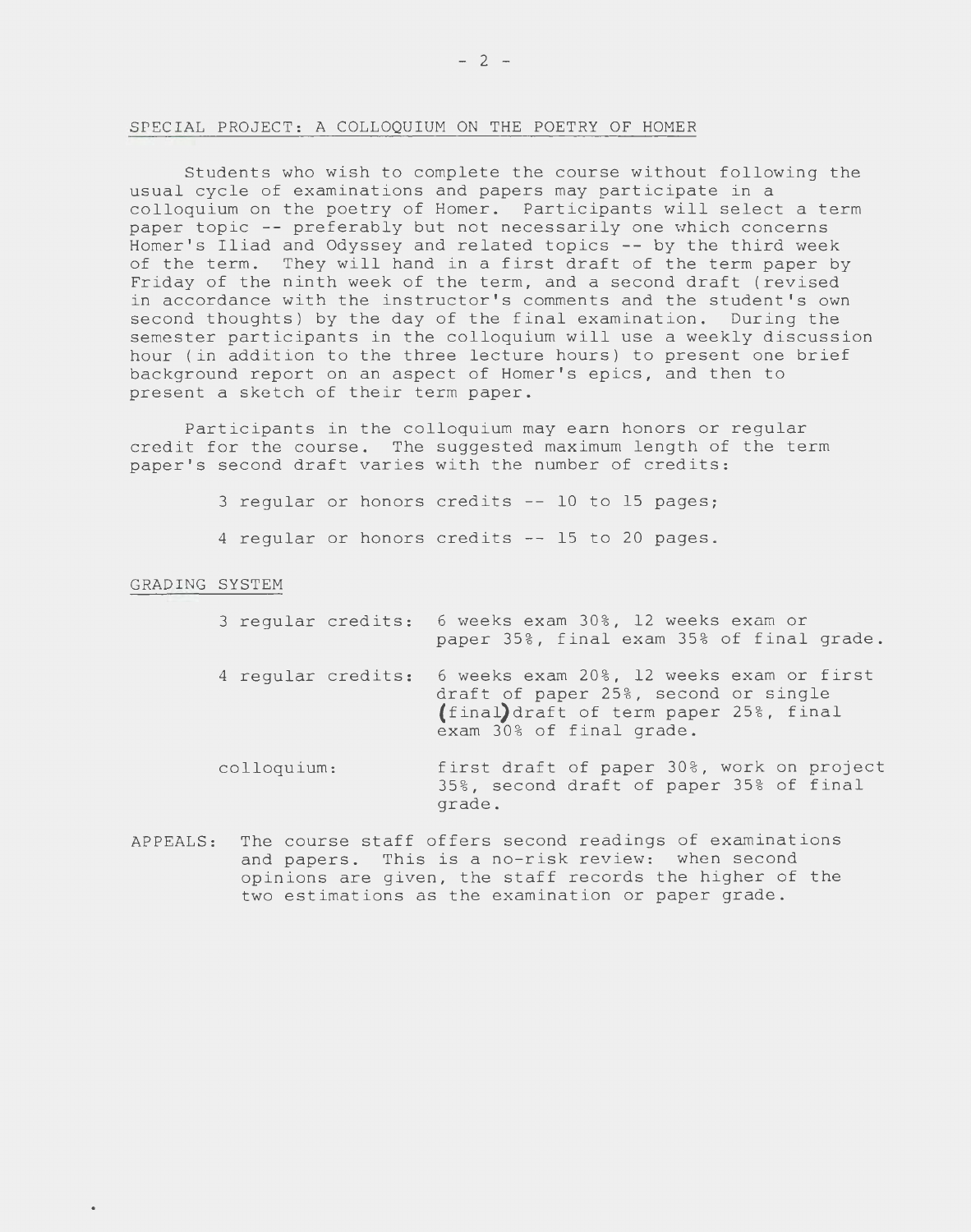### READINGS

\*\*HISTORY 111--THE ANCIENT NEAR EAST AND GREECE: SPECIAL HANDOUTS. \*C. Roebuck, THE WORLD OF ANCIENT TIMES. Scribner Paperback. \* %J. Wilson, THE CULTURE OF ANCIENT EGYPT, U. of Chicago Press-Phoenix Paperback P 11. \* %W. F. Albright, BIBLICAL PERIOD FROM ABRAHAM TO EZRA, Harper & Row Torchbook TB 102. \* %R. Sealey, HISTORY OF THE GREEK STATES, 700-338 B.C., U. of California Press--Campus Paperback no. 165. \* %HESIOD AND THEOGNIS. Tr. D. Wender. Viking-Penguin--Penguin Classics. \* %SOPHOCLES: THE THREE THEBAN PLAYS. Tr. R. Fagles. Viking-Penguin-- Penguin Classics. %J. Chadwick, THE MYCENAEAN WORLD, Cambridge University Press Paperback. %P. Matthiae, EBLA: AN EMPIRE REDISCOVERED, Doubleday & Co. (hardback). %JERUSALEM BIBLE: READER'S EDITION, Doubleday & Co. Paperback. &%R. Dodds, THE GREEKS AND THE IRRATIONAL, U. of California Press- paperback #CAL 74. &#HOMER: THE ILIAD. Tr. E. Rieu. Viking Penguin--Penguin Classics. &#HOMER: THE ODYSSEY. Tr. E. Rieu. Viking Penguin --Penguin Classics. &%F. W. Walbank, THE HELLENISTIC WORLD, Harvard University Press Paperback. %T. F. H. Allen, "Neolithic Urban Primacy," JOURNAL OF THEORETICAL BIOLOGY Vol. 66 (1977), 169-180. %J. B. Pritchard, THE ANCIENT NEAR EAST: AN ANTHOLOGY OF TEXTS AND PICTURES. Princeton Paperback. %John G. D. Clark, WORLD PREHISTORY IN NEW PERSPECTIVE. 3rd ed.

\* required purchase available at the bookstores

& optional purchase available at the bookstores

% on three-hour reserve in H. C. White no. 1191

# on three-day reserve in H. C. White no. 1191

\*\* required purchase at Econo-Print, 341 State Street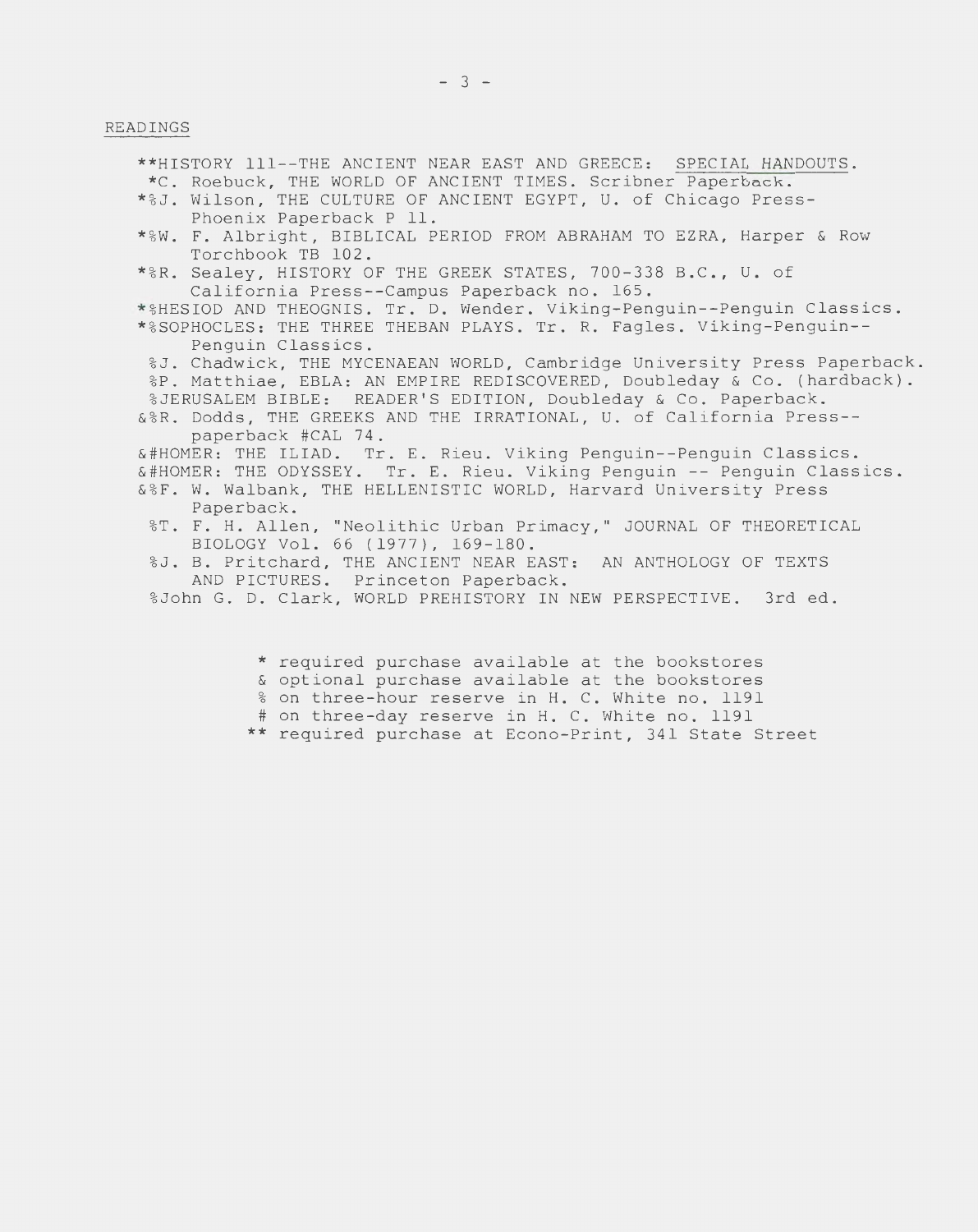History 111/Mr. Clover Semester I, 1985-86

 $\bullet$ 

## GENERAL COURSE OUTLINE, WEEKS I-VI

| Week         | Topic                                                                                                                           | Required Reading                                                                                                                                                                                                                                                   | Recommended Reading                                                      |
|--------------|---------------------------------------------------------------------------------------------------------------------------------|--------------------------------------------------------------------------------------------------------------------------------------------------------------------------------------------------------------------------------------------------------------------|--------------------------------------------------------------------------|
| $\mathbf{I}$ | Agriculture and the first<br>cities in western Eurasia<br>$(ca. 8000-3000 B.C.)$                                                | %\$ T.F.H. Allen, "Neolithic<br>Urban Primacy, JOURNAL OF<br>THEORETICAL BIOLOGY,<br>Vol. 66 (1977), 169-80                                                                                                                                                        | \$% J. G. D. Clark, WORLD<br>PREHISTORY IN NEW<br>PERSPECTIVE, pp. 39-73 |
| $II-III$     | The Bronze Age Civilizations of<br>the Near East and E. Mediterranean<br>$(ca. 3000-1200 B.C.):$                                |                                                                                                                                                                                                                                                                    |                                                                          |
|              | (a) general considerations                                                                                                      | *\$ C. Roebuck, THE WORLD OF<br>ANCIENT TIMES, pp. 3-100;                                                                                                                                                                                                          |                                                                          |
|              | (b) Mesopotamia--creation myths<br>and the Mesopotamian World View<br>(c) Ebla and the problem of<br>the origins of the Hebrews | %\$ J. B. Pritchard, THE ANCIENT NEAR EAST:<br>AN ANTHOLOGY, Volume I, pp. 28-39, 76-80<br>** HISTORY 111--SPECIAL HANDOUTS,<br>pp. $1-3$ ;<br>*%\$ W.F. Albright, THE BIBLICAL<br>PERIOD FROM ABRAHAM TO EZRA.<br>pp. $1-9$ ;<br>%\$ P. Matthiae, EBLA: AN EMPIRE | %\$ P. Matthiae, EBLA: AN                                                |
|              |                                                                                                                                 | REDISCOVERED, $pp. 40-64$ ,<br>$215 - 229$                                                                                                                                                                                                                         | EMPIRE REDISCOVERED,<br>entire                                           |
|              | (d) Eqypt: the Old and Middle<br>Kingdoms and the Empire<br>-- the Egyptian world view                                          | *%\$ J.A. Wilson, THE CULTURE OF<br>ANCIENT EGYPT, pp. 43-103,<br>$125 - 153$ , $166 - 235$ ;<br>%\$ J.B. Pritchard, THE ANCIENT NEAR<br>EAST: AN ANTHOLOGY, Vol. I, pp. 1-5                                                                                       | *%\$ J.A. Wilson, THE CULTURE<br>OF ANCIENT EGYPT, entire                |
|              | (e) Minoan and Mycenaean<br>Civilization                                                                                        | *\$ C. Roebuck, THE WORLD OF<br>ANCIENT TIMES, pp. 101-119                                                                                                                                                                                                         | %\$ J. Chadwick, THE<br>MYCENAEAN WORLD, entire                          |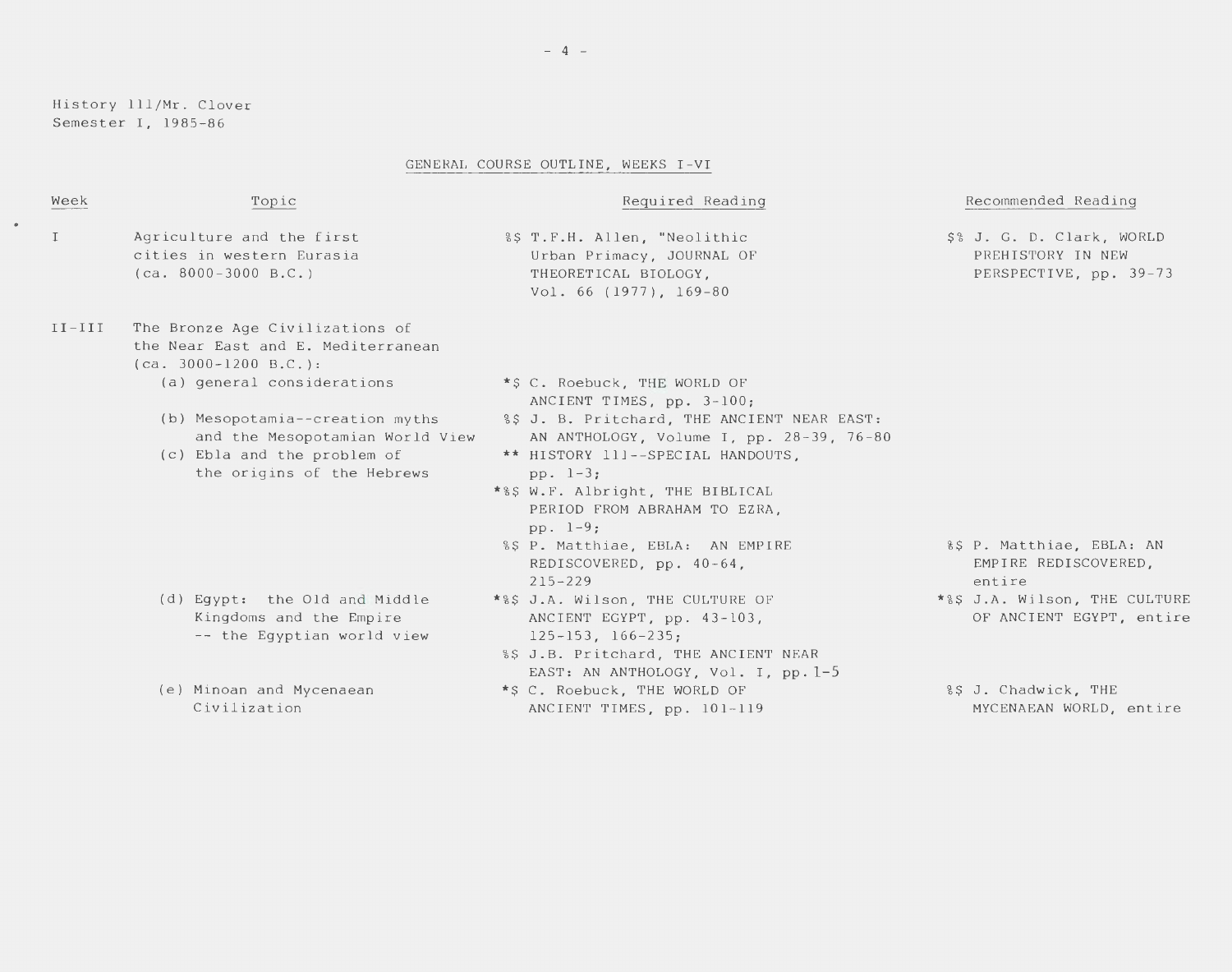History 111/Mr. Clover Semester I, 1985-86

(GENERAL COURSE OUTLINE, WEEKS I-VI, cont'd)

| Week    | Topic                                                                                                                                                            | Required Reading                                                                                                                                                                                                                                                                                                                                  | Recommended Reading                                                                   |
|---------|------------------------------------------------------------------------------------------------------------------------------------------------------------------|---------------------------------------------------------------------------------------------------------------------------------------------------------------------------------------------------------------------------------------------------------------------------------------------------------------------------------------------------|---------------------------------------------------------------------------------------|
| $IV-VI$ | The Near East during the<br>early Iron Age (ca. 1200-<br>$500 B.C.$ :                                                                                            |                                                                                                                                                                                                                                                                                                                                                   |                                                                                       |
|         | (a) the significance of<br>the widespread use<br>of iron<br>(b) movements of peoples<br>(c) The Phoenician response<br>to the challenge of the<br>early Iron Age | *\$ C. Roebuck, THE WORLD OF<br>ANCIENT TIMES, pp. 117-140                                                                                                                                                                                                                                                                                        | %& J. B. Pritchard, THE<br>ANCIENT NEAR EAST: AN<br>ANTHOLOGY, Vol. I,<br>pp. 188-224 |
|         | (d) the response of Israel<br>and Judah -- the world<br>view of the Ancient Hebrews                                                                              | The Book of Genesis, chs. 1-25<br>(in %\$ THE JERUSALEM BIBLE:<br>READER'S EDITION, or in any<br>other edition of \$THE BIBLE);<br>**HISTORY 111--SPECIAL<br>HANDOUTS, p. 4;<br>*%\$W. F. Albright, THE BIBLICAL                                                                                                                                  |                                                                                       |
|         | (e) the Assyrian and<br>Chaldaean backlash and<br>the end of the ancient<br>Near East -- the Persian<br>Empire                                                   | PERIOD FROM ABRAHAM TO EZRA pp. 10-96<br>*\$ C. Roebuck, THE WORLD OF<br>ANCIENT TIMES, pp. 141-170                                                                                                                                                                                                                                               |                                                                                       |
|         | AVERAGE REQUIRED READING: ABOUT 90 PAGES PER WEEK                                                                                                                | * required purchase available at the bookstores<br>& recommended purchase available at the bookstores<br>% on three-hour reserve in H.C. White no. 1191<br>\$ available but non-circulating in the History<br>Library, 4257 Humanities Building,<br>weekdays 8:30-11:30 A.M., 1:00-3:30 P.M.<br>** required purchase at Econoprint, 341 State St. |                                                                                       |
|         |                                                                                                                                                                  | The six weeks examination will cover readings and lectures of the first six weeks of the course.                                                                                                                                                                                                                                                  |                                                                                       |

A detailed description of the examination will be distributed two weeks prior to the examination.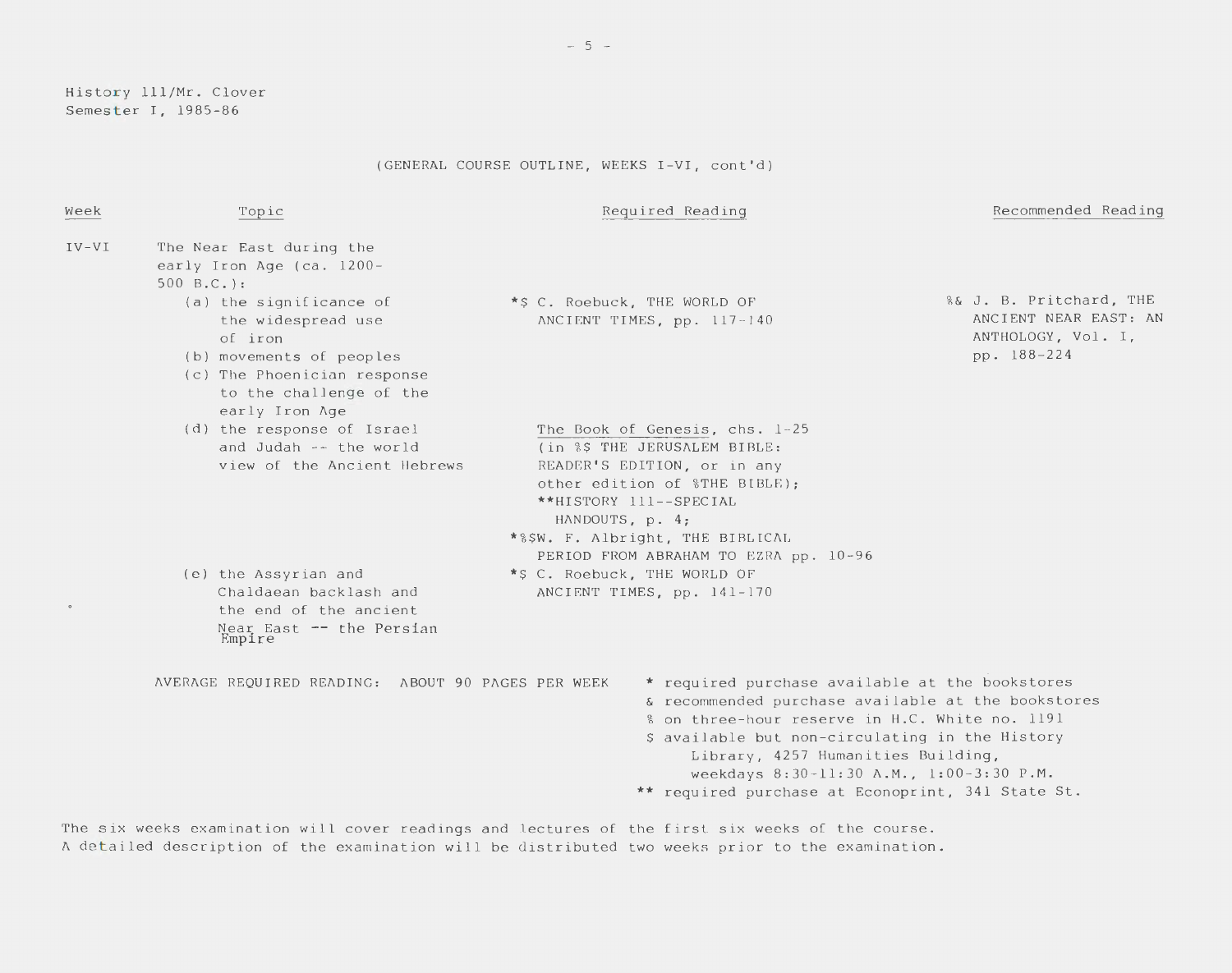# UNIVERSITY OF WISCONSIN Department of History Semester I, 1985- 86

 $\sim 10^{-11}$ 

History 111: Ancient Near East and Greece

GENERAL COURSE OUTLINE, WEEKS VII-XV

Mr. Clover

| Week       | Lecture Topic                                                                                                                            | Required Reading                                                                                                                   | Recommended Reading                                                 |
|------------|------------------------------------------------------------------------------------------------------------------------------------------|------------------------------------------------------------------------------------------------------------------------------------|---------------------------------------------------------------------|
| <b>VII</b> | The Greek "Dark Age," ca. 1200 to<br>800 B.C.: the first Greek response<br>to the Iron Age; Homeric society                              | *\$ C. Roebuck, THE WORLD OF<br>ANCIENT TIMES, pp. 174-182                                                                         |                                                                     |
| $VII-IX$   | The Archaic Age (ca. $800-500$ B.C.):<br>(a) the development of the polis<br>(b) the Greeks overseas                                     | *\$ C. Roebuck, THE WORLD OF<br>ANCIENT TIMES, pp. 182-235;<br>*%\$ R. Sealey, HISTORY OF THE<br>GREEK CITY-STATES, pp. 10-168     |                                                                     |
|            | (c) the world of Hesiod                                                                                                                  | *%\$ HESIOD AND THEOGNIS (tr. D.<br>Wender), pp. $11-57$ ;<br>** HISTORY 111/ SPECIAL HANDOUTS,<br>pp. 5-7                         |                                                                     |
|            | (d) shamanism and the birth of<br>Greek philosophy<br>(e) two giants: Sparta and Athens                                                  | ** HISTORY 111/SPECIAL HANDOUTS,<br>pp. $8-23$ ;<br>&%\$ E.R. Dodds, THE GREEKS AND THE<br>IRRATIONAL, pp. 135-178;                | 6%\$ E.R. Dodds, THE GREEKS<br>AND THE IRRATIONAL,<br>pp. 1-178     |
| $X - XII$  | The Classic Age (ca. $500-336$ B.C.):                                                                                                    |                                                                                                                                    |                                                                     |
|            | (a) a Mediterranean showdown<br>Persia and Carthage against<br>the Greeks (500-480 B.C.):<br>(b) The Athenian Empire<br>$(480-430 B.C.)$ | *\$ C. Roebuck, THE WORLD OF<br>ANCIENT TIMES, pp. 236-346;<br>*%\$ R. Sealey, HISTORY OF THE<br>GREEK CITY-STATES,<br>pp. 297-385 | 6%\$ R. Sealey, HISTORY OF<br>THE GREEK CITY-STATES,<br>pp. 169-495 |
|            | (c) the Peloponnesian War<br>$(431-404 \text{ B.C.})$                                                                                    |                                                                                                                                    | &%\$ E.R. Dodds, THE GREEKS<br>AND THE IRRATIONAL,<br>pp. 179-269   |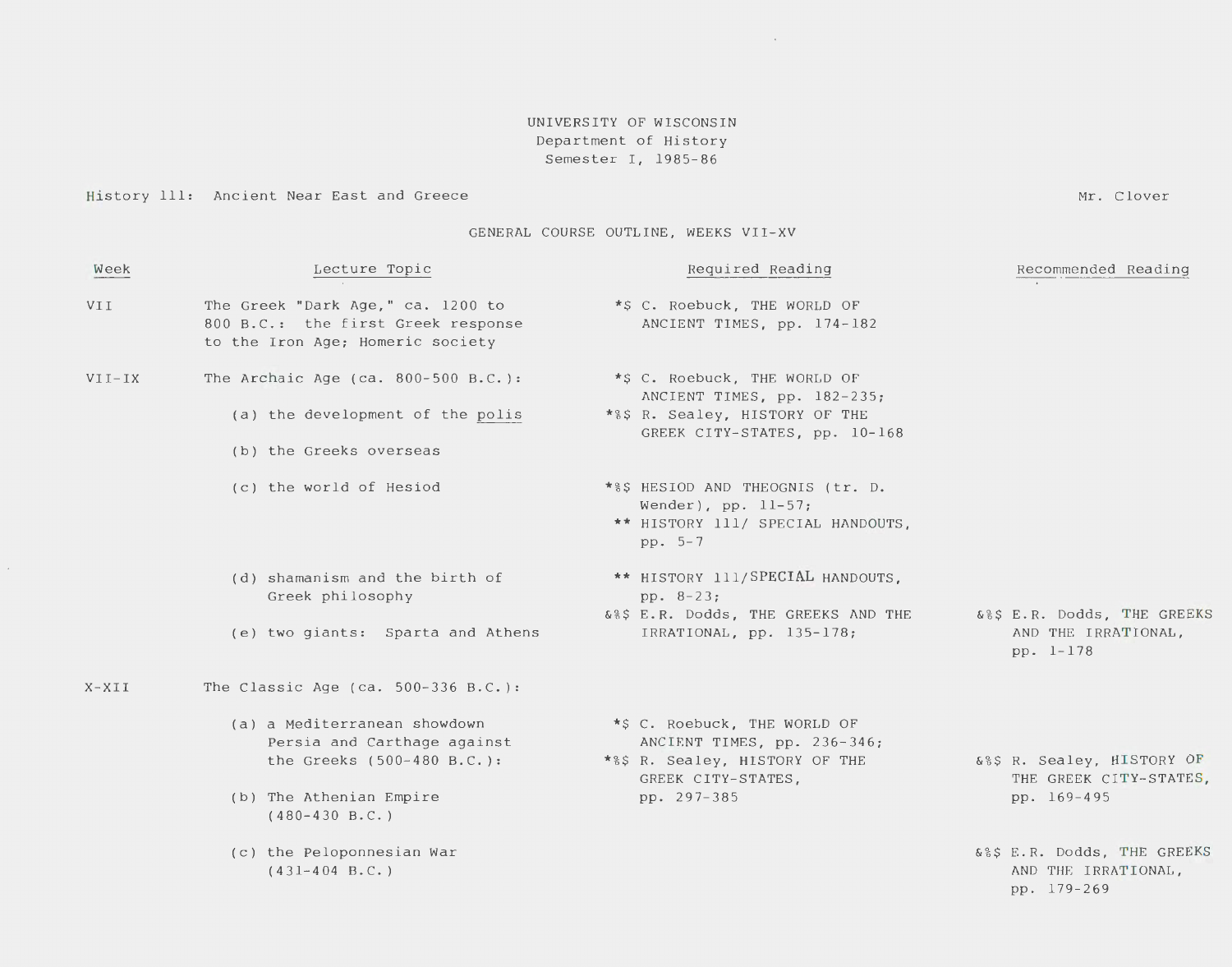$- 2 -$ 

(History 111 -- General Course Outline, cont'd)

 $\mathcal{L}^{\text{max}}_{\text{max}}$  and  $\mathcal{L}^{\text{max}}_{\text{max}}$ 

| Week                                      | Lecture Topic                                                                                        | Required Reading                                                                                                                                                                                                                                                                                                                                           | Recommended Reading    |
|-------------------------------------------|------------------------------------------------------------------------------------------------------|------------------------------------------------------------------------------------------------------------------------------------------------------------------------------------------------------------------------------------------------------------------------------------------------------------------------------------------------------------|------------------------|
|                                           | (d) Life in Classic Athens --<br>the tragic vision of Sophocles                                      | *%\$ SOPHOCLES: THE THREE THEBAN<br>PLAYS (tr. R. Fagles) pp.<br>129-251 (Oedipus the King);<br>** HISTORY 111/SPECIAL HANDOUTS, p. 24                                                                                                                                                                                                                     |                        |
|                                           | (e) the waning of Classical Civilization<br>and the rise of Macedonia                                |                                                                                                                                                                                                                                                                                                                                                            |                        |
|                                           | An announcement of the twelve weeks examination will be circulated two weeks before the examination. |                                                                                                                                                                                                                                                                                                                                                            |                        |
| XIII-XV                                   | The Hellenistic Age (ca. 336-<br>$200 B.C.$ :                                                        | *\$ C. Roebuck, THE WORLD OF<br>ANCIENT TIMES, pp. 349-414;<br>&%\$ F.W. Walbank, THE HELLENISTIC<br>WORLD, pp. 29-78, 159-226<br>entire                                                                                                                                                                                                                   | 6%\$ F.W. Walbank, THE |
|                                           | (a) the conquests of Alexander<br>the Great (336-323 B.C.)                                           |                                                                                                                                                                                                                                                                                                                                                            | HELLENISTIC WORLD,     |
|                                           | (b) Hellenistic Civilization:<br>economic, social and<br>political organization                      |                                                                                                                                                                                                                                                                                                                                                            |                        |
|                                           | (c) Hellenistic Civilization:<br>religious and intellectual<br>life                                  |                                                                                                                                                                                                                                                                                                                                                            |                        |
|                                           | The future of Greek Civilization<br>around 200 B.C.                                                  |                                                                                                                                                                                                                                                                                                                                                            |                        |
| AVERAGE WEEKLY READING:<br>about 80 pages |                                                                                                      | * required text, available at the bookstore<br>& optional text, available at the bookstore<br>% on 3-hour reserve in H.C. White no. 1191<br>** required purchase, available at Econoprint, 341 State Street<br>\$ available non-circulating in the History Library<br>4257 Humanities Building, weekdays 8:30 until<br>11:30 a.m. and 1:00 until 3:30 p.m. |                        |